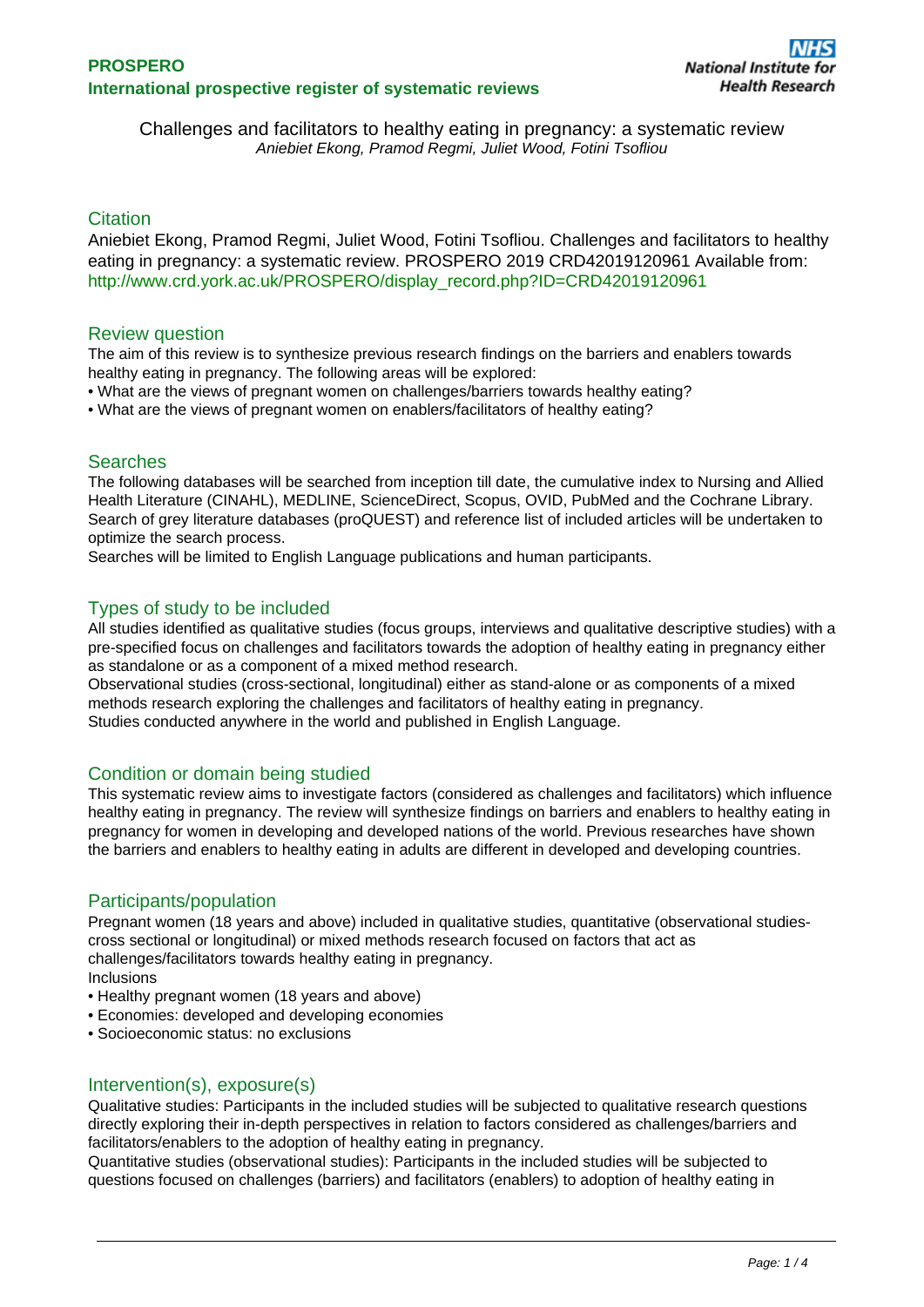## **PROSPERO International prospective register of systematic reviews**

pregnancy.

# Exclusions:

- Studies focused on specialized diets for specific diseases in pregnancy will be excluded.
- Studies on subjects less than 18 years will be excluded.

# Comparator(s)/control

No control or comparative groups considered in this review.

### **Context**

Observational studies (cross-sectional, longitudinal studies) and qualitative studies will be included if one of the aims included exploring challenges (barriers) and or facilitators (enablers) to healthy eating in pregnancy.

### Main outcome(s)

Challenges and facilitators to healthy eating in pregnancy

### Additional outcome(s)

None

### Data extraction (selection and coding)

All potentially eligible will be imported into EndNote and duplicate references deleted. Two researchers (AE and FT) will screen titles and abstracts using the inclusion and exclusion criteria. Reasons for exclusion will be recorded and disagreements will be resolved through discussion and if relevant involve a third reviewer. Authors of papers with incomplete information would be contacted for further information. A standardized prepiloted data collection form would be used to extract data from included studies.

Information extracted would include: author information, year of study, study design, characteristics of participants (population, age range, number of subjects), period of enrollment, follow-up and outcomes.

### Risk of bias (quality) assessment

The critical appraisal skills programme tool (CASP) for qualitative studies, CASP tool for cross sectional studies and for longitudinal cohort studies would be used to evaluate the quality of the studies. Domains measured for qualitative studies (recommended by the Cochrane critical appraisal guidance) would include credibility, transferability, dependability and confirmability of included studies. For quantitative studies, domains would include design appropriateness, data collection procedure, data analysis procedure, findings, context and outcome.

### Strategy for data synthesis

The purpose of the review is to generate key themes and messages from the synthesis of qualitative and quantitative data, the Critical Interpretative Synthesis approach (CIS) will be used (Dixon-woods et al 2006).

Analysis of subgroups or subsets None planned

# Contact details for further information

Aniebiet Ekong aekong@bournemouth.ac.uk

Organisational affiliation of the review Bournemouth University <https://www.bournemouth.ac.uk/>

### Review team members and their organisational affiliations

Aniebiet Ekong. Postgraduate Researcher, Faculty of Health and Social Sciences, Bournemouth University, Bournemouth, England.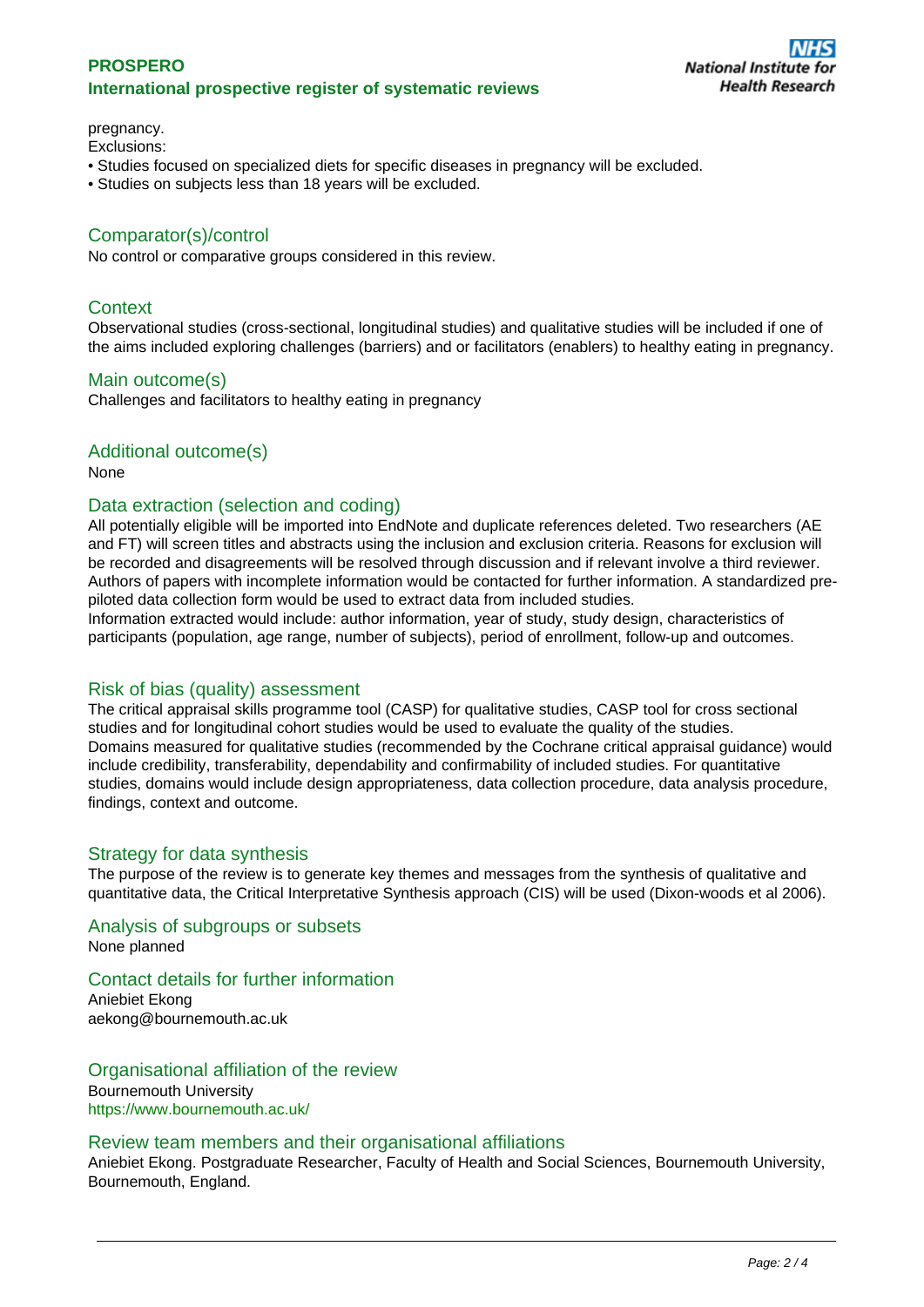# **PROSPERO International prospective register of systematic reviews**

Dr Pramod Regmi. Faculty of Health and Social Sciences, Bournemouth University. Bournemouth, England. Dr Juliet Wood. Faculty of Health and Social Sciences, Bournemouth University. Bournemouth, England. Dr Fotini Tsofliou. Department of Human Science and Public Health. Faculty of Health and Social Sciences. Bournemouth University, Bournemouth, England.

Anticipated or actual start date 04 January 2019

Anticipated completion date 30 June 2019

Funding sources/sponsors This project is not funded.

Conflicts of interest

Language **English** 

**Country England** 

Stage of review Review\_Ongoing

Subject index terms status Subject indexing assigned by CRD

## Subject index terms

Feeding Behavior; Female; Health Behavior; Healthy Diet; Humans; Pregnancy

Date of registration in PROSPERO 21 January 2019

Date of publication of this version 21 January 2019

Details of any existing review of the same topic by the same authors

Stage of review at time of this submission

| <b>Stage</b>                                                    | <b>Started</b> | <b>Completed</b> |
|-----------------------------------------------------------------|----------------|------------------|
| Preliminary searches                                            | Yes            | No               |
| Piloting of the study selection process                         | <b>No</b>      | No               |
| Formal screening of search results against eligibility criteria | <b>No</b>      | No               |
| Data extraction                                                 | No             | No               |
| Risk of bias (quality) assessment                               | No             | No               |
| Data analysis                                                   | No             | No               |
| <b>Versions</b>                                                 |                |                  |
| 21 January 2019                                                 |                |                  |